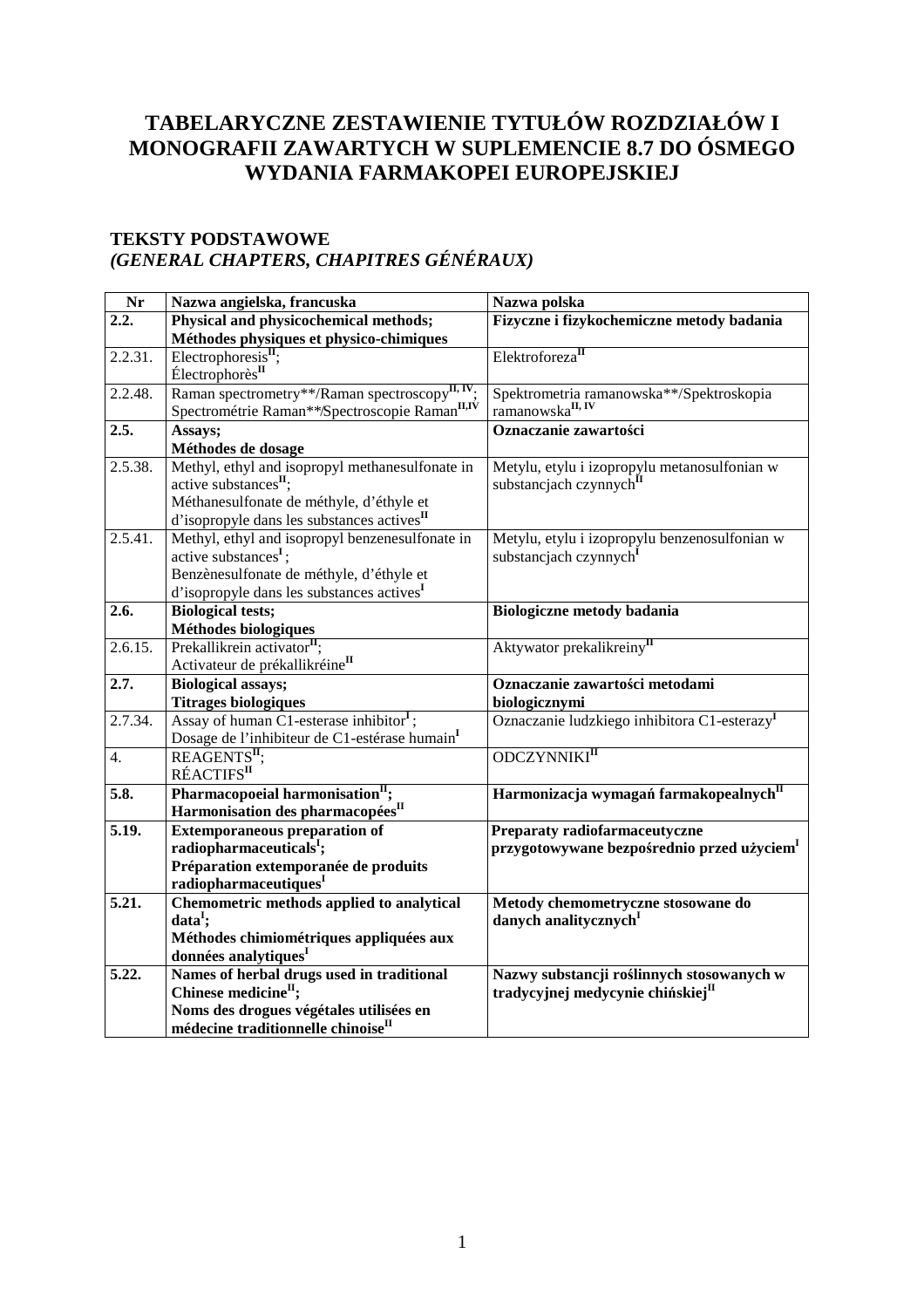#### **MONOGRAFIE SZCZEGÓŁOWE SZCZEPIONEK STOSOWANYCH U LUDZI (***MONOGRAPHS ON VACCINES FOR HUMAN USE, MONOGRAPHIES DES VACCINS POUR USAGE HUMAIN***)**

| Nazwa łacińska                                               | Nazwa angielska, francuska                                                                      | Nazwa polska                                                            |
|--------------------------------------------------------------|-------------------------------------------------------------------------------------------------|-------------------------------------------------------------------------|
| Vaccinum febris typhoidis<br>polysaccharidicum <sup>II</sup> | Typhoid polysaccharide vaccine <sup>II</sup> ;<br>Vaccin typhoïdique polyosidique <sup>II</sup> | Szczepionka przeciw durowi<br>brzusznemu, polisacharydowa <sup>II</sup> |
| Vaccinum haemophili stirpi b                                 | Haemophilus type b and                                                                          | Szczepionka przeciw haemophilus                                         |
| et meningococcale classis C                                  | meningococcal group C conjugate                                                                 | typ b i meningokokowa grupy C,                                          |
| coniugatum <sup>1</sup>                                      | $\textit{vaccine}^{\mathbf{I}}$ ;                                                               | skoniugowana <sup>I</sup>                                               |
|                                                              | Vaccin haemophilus type b et                                                                    |                                                                         |
|                                                              | méningococcique groupe C conjugué <sup>1</sup>                                                  |                                                                         |
| Vaccinum haemophili stirpis b                                | Haemophilus type b conjugate                                                                    | Szczepionka przeciw haemophilus                                         |
| coniugatum <sup>II</sup>                                     | $\text{vaccine}^{\mathbf{II}}$ .                                                                | typ b, skoniugowana <sup>II</sup>                                       |
|                                                              | Vaccin conjugué de l'haemophilus                                                                |                                                                         |
|                                                              | type $b^{\mathrm{II}}$                                                                          |                                                                         |
| Vaccinum meningococcale                                      | Meningococcal group C conjugate                                                                 | Szczepionka meningokokowa                                               |
| classis C coniugatum"                                        | $\textit{vaccine}^{\mathbf{II}}$ ;                                                              | $grupy C$ , skoniugowana $H$                                            |
|                                                              | Vaccin conjugué méningococcique                                                                 |                                                                         |
|                                                              | $\frac{group}{}$ C <sup>II</sup>                                                                |                                                                         |
| Vaccinum meningococcale                                      | Meningococcal polysaccharide                                                                    | Szczepionka meningokokowa                                               |
| polysaccharidicum <sup>II</sup>                              | $\textit{vaccine}^{\mathbf{II}}$ ;                                                              | polisacharydowa <sup>II</sup>                                           |
|                                                              | Vaccin méningococcique                                                                          |                                                                         |
|                                                              | polyosidique <sup>II</sup>                                                                      |                                                                         |
| Vaccinum pneumococcale                                       | Pneumococcal polysaccharide                                                                     | Szczepionka przeciw                                                     |
| polysaccharidicum <sup>II</sup>                              | $\text{vaccine}^{\mathbf{II}}$ ;                                                                | pneumokokom, polisacharydowa <sup>II</sup>                              |
|                                                              | Vaccin pneumococcique                                                                           |                                                                         |
|                                                              | polyosidique <sup>II</sup>                                                                      |                                                                         |
| Vaccinum pneumococcale                                       | Pneumococcal polysaccharide                                                                     | Szczepionka przeciw                                                     |
| polysaccharidicum                                            | conjugate vaccine (adsorbed) $^{\text{II}}$ ;                                                   | pneumokokom, polisacharydowa,                                           |
| coniugatum adsorbatum <sup>II</sup>                          | Vaccin pneumococcique polyosidique                                                              | skoniugowana, adsorbowana <sup>II</sup>                                 |
|                                                              | conjugué adsorbé <sup>II</sup>                                                                  |                                                                         |

#### **MONOGRAFIE SZCZEGÓŁOWE PREPARATÓW RADIOFARMACEUTYCZNYCH I MATERIAŁÓW WYJŚCIOWYCH DO PREPARATÓW RADIOFARMACEUTYCZNYCH**  *(MONOGRAPHS ON RADIOPHARMACEUTICAL PREPARATIONS AND STARTING MATERIALS FOR RADIOPHARMACEUTICAL PREPARATIONS, MONOGRAPHIES DES PRÉPARATIONS RADIOPHARMACEUTIQUES ET MATIÈRES PREMIÈRES POUR PRÉPARATIONS RADIOPHARMACEUTIQUES*

| Nazwa łacińska                                 | Nazwa angielska, francuska             | Nazwa polska                        |
|------------------------------------------------|----------------------------------------|-------------------------------------|
| Technetii ( $\overline{^{99m}Tc}$ ) oxidronati | $Technetium (9999mTc) oxidronate$      | Technetu $(^{99m}Tc)$ oksydronian,  |
| solutio iniectabilis <sup>1</sup>              | $injection1$ ;                         | roztwór do wstrzykiwań <sup>I</sup> |
|                                                | Technétium $(^{99m}Tc)$ (oxidronate-), |                                     |
|                                                | solution injectable $d'$               |                                     |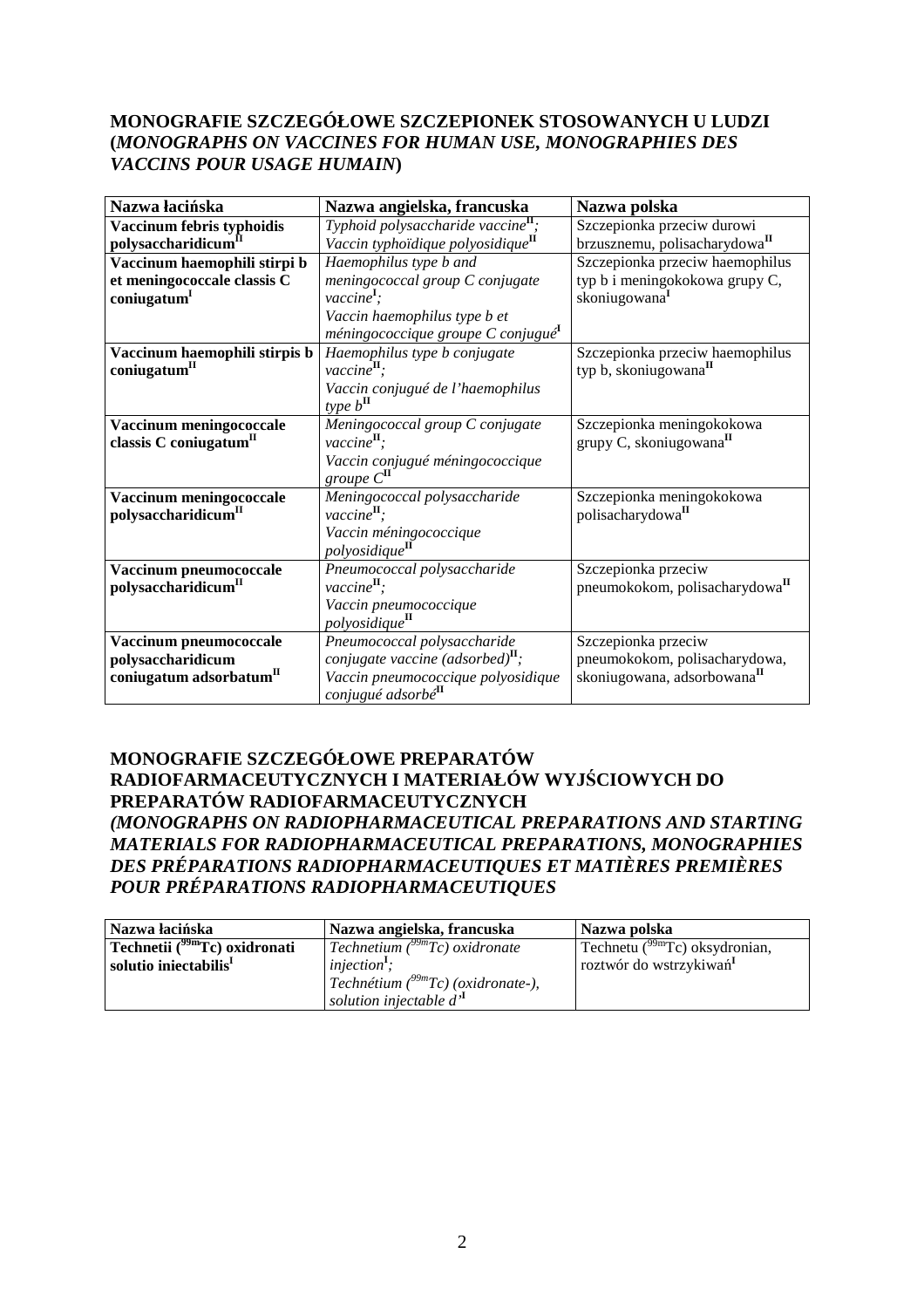### **MONOGRAFIE SZCZEGÓŁOWE SUBSTANCJI I PRZETWORÓW ROŚLINNYCH**  *(MONOGRAPHS ON HERBAL DRUGS AND HERBAL DRUG PREPARATIONS, MONOGRAPHIES DES DROGUES VÉGÉTALES ET PRÉPARATIONS À BASE DE DROGUES VÉGÉTALES)*

| Nazwa łacińska                                               | Nazwa angielska, francuska                                                                                        | Nazwa polska                                               |
|--------------------------------------------------------------|-------------------------------------------------------------------------------------------------------------------|------------------------------------------------------------|
| Anemarrhenae asphodeloides<br>rhizoma <sup>III</sup>         | Anamarrhena asphodeloides<br>$\mathit{rhizome}^{\mathrm{III}}$ :                                                  | Kłącze anemareny <sup>III</sup>                            |
|                                                              | Anamarrhena asphodeloides (rhizome<br>$d$ ') $^{\rm III}$                                                         |                                                            |
| Aucklandiae radix <sup>I</sup>                               | Aucklandia root <sup>1</sup><br>Aucklandia (racine d') <sup>I</sup>                                               | Korzeń auklandii <sup>1</sup>                              |
| Boldi folii extractum siccum <sup>II</sup>                   | Boldo leaf dry extract <sup>II</sup> ;<br>Boldo (feuille de), extrait sec de <sup>II</sup>                        | Wyciąg suchy z liścia boldo <sup>n</sup>                   |
| Boldi folium <sup>II</sup>                                   | Boldo leaf <sup>II</sup> ;                                                                                        | Liść boldo $^{\text{II}}$                                  |
| Cinnamomi corticis tinctura <sup>V</sup>                     | Boldo (feuille de) <sup>II</sup><br>Cinnamon tincture <sup>V</sup> ;<br>Cannelle dite de Ceylan (teinture de) $V$ | Nalewka z kory cynamonu <sup>v</sup>                       |
| Citri reticulatae epicarpium et<br>mesocarpium <sup>II</sup> | Mandarin epicarp and mesocarp $\mathbf{u}$ ;<br>Mandarine (épicarpe et mésocarpe<br>$de^{\mathrm{II}}$            | Owocnia mandarynki <sup>II</sup>                           |
| Ipecacuanhae extractum<br>fluidum normatum <sup>II</sup>     | Ipecacuanha liquid extract,<br>standardised $\mathbf{u}$ ;<br>Ipécacuanha (extrait fluide titré d') <sup>II</sup> | Wyciąg płynny standaryzowany z<br>ipekakuany <sup>II</sup> |
| Ipecacuanhae pulvis<br>normatus <sup>II</sup>                | Ipecacuanha, prepared <sup>II</sup> ;<br>Ipécacuanha (poudre titrée d') $^{\text{II}}$                            | Proszek standaryzowany z<br>ipekakuany <sup>II</sup>       |
| Ipecacuanhae radixII                                         | Ipecacuanha root <sup>11</sup> ;<br>Ipécacuanha (racine d') $^{\text{II}}$                                        | Korzeń ipekakuany <sup>II</sup>                            |
| Ipecacuanhae tinctura<br>normata <sup>II</sup>               | Ipecacuanha tincture, standardised <sup>II</sup> ;<br>Ipécacuanha (teinture titrée d') $^{\text{II}}$             | Nalewka standaryzowana z<br>ipekakuany <sup>II</sup>       |
| Matricariae flos <sup>II</sup>                               | Matricaria flower <sup>II</sup> ;<br><i>Matricaire</i> (fleur de) <sup>II</sup><br>Nettle root <sup>III</sup> ;   | Kwiat rumianku <sup>II</sup>                               |
| Urticae radix <sup>III</sup>                                 | Ortie (racine $d$ ') $^{\text{III}}$                                                                              | Korzeń pokrzywy <sup>III</sup>                             |

## **MONOGRAFIE PREPARATÓW HOMEOPATYCZNYCH (***MONOGRAPHS ON HOMOEOPATHIC PREPARATIONS, MONOGRAPHIES DES PRÉPARATIONS HOMÉOPATHIQUES***)**

| Nazwa łacińska                                                      | Nazwa angielska, francuska                                                                                                      | Nazwa polska                                                 |
|---------------------------------------------------------------------|---------------------------------------------------------------------------------------------------------------------------------|--------------------------------------------------------------|
| Acidum picricum ad<br>praeparationes<br>homoeopathicas <sup>1</sup> | Acidum picrinicum for homoeopathic<br><i>preparations<sup>I</sup>;</i><br>Picricum acidum pour préparations<br>homéopathiques   | Kwas pikrynowy do preparatów<br>homeopatycznych <sup>I</sup> |
| <b>Cuprum ad praeparationes</b><br>homoeopathicas <sup>II</sup>     | Cuprum metallicum for homoeopathic<br>$preparationsH$ ;<br>Cuprum metallicum pour<br>$p$ réparations homéopathiques $^{\rm II}$ | Miedź do preparatów<br>homeopatycznych <sup>II</sup>         |
| <b>Histaminum ad praeparationes</b><br>homoeopathicas <sup>1</sup>  | Histaminum for homoeopathic<br>preparations <sup>1</sup> ;<br>Histaminum pour préparations<br>homéopathiques <sup>I</sup>       | Histamina do preparatów<br>homeopatycznych <sup>1</sup>      |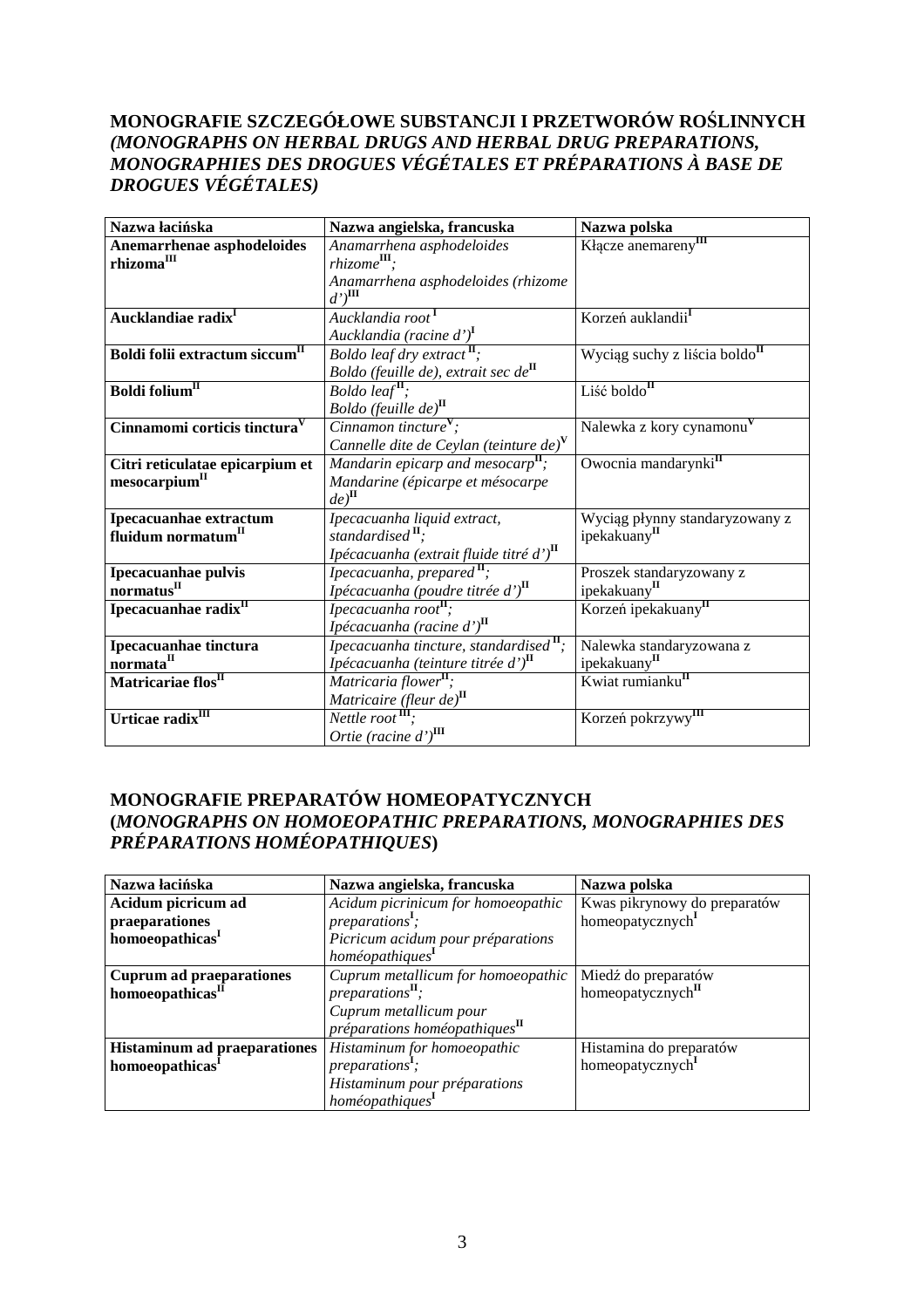## **MONOGRAFIE SZCZEGÓŁOWE (***MONOGRAPHS, MONOGRAPHIES***)**

| Nazwa łacińska                                                                                | Nazwa angielska, francuska                                                      | Nazwa polska                                                                                 |
|-----------------------------------------------------------------------------------------------|---------------------------------------------------------------------------------|----------------------------------------------------------------------------------------------|
| Acidum nalidixicum <sup>II</sup>                                                              | Nalidixic acid $\mathbf{I}$ :                                                   | Kwas nalidyksowy"                                                                            |
|                                                                                               |                                                                                 |                                                                                              |
| Amlodipini besilas <sup>II</sup>                                                              | <i>Nalidixique</i> (acide) <sup>II</sup><br>Amlodipine besilate <sup>II</sup> ; | Amlodypiny bezylan <sup>II</sup>                                                             |
|                                                                                               | Amlodipine (bésilate d') <sup>II</sup>                                          |                                                                                              |
| Atracurii besilas <sup>II</sup>                                                               | Atracurium besilate <sup>II</sup> ;                                             | Atrakuriowy bezylan <sup>II</sup>                                                            |
|                                                                                               | Atracurium (bésilate d') $^{\text{II}}$                                         |                                                                                              |
| Azelastini hydrochloridum <sup>II</sup>                                                       | Azelastine hydrochloride <sup>II</sup> ;                                        | Azelastyny chlorowodorek <sup>II</sup>                                                       |
|                                                                                               | Azélastine (chlorhydrate d') <sup>II</sup>                                      |                                                                                              |
| Betahistini mesilas <sup>II</sup>                                                             | Betahistine mesilate";                                                          | Betahistyny mezylan <sup>II</sup>                                                            |
|                                                                                               | Bétahistine (mésilate de) $^{\text{II}}$                                        |                                                                                              |
| Bromocriptini mesilas <sup>II</sup>                                                           | Bromocriptine mesilate <sup>II</sup> ;                                          | Bromokryptyny mezylan <sup>II</sup>                                                          |
|                                                                                               | Bromocriptine (mésilate de) $^{\text{II}}$                                      |                                                                                              |
|                                                                                               | Sodium starch glycolate (type $A$ ) $^{\text{III}}$ ;                           | Karboksymetyloskrobia sodowa                                                                 |
| Carboxymethylamylum<br>natricum $A^{III}$                                                     | Carboxyméthylamidon sodique (type                                               | $(typ A)$ <sup>III</sup>                                                                     |
|                                                                                               | $A)$ III                                                                        |                                                                                              |
|                                                                                               | Sodium starch glycolate (type $B$ ) $^{\text{III}}$ ;                           |                                                                                              |
| $\bf Carboxymethylamylum$ natricum $\bf B^{III}$                                              | Carboxyméthylamidon sodique (type                                               | Karboksymetyloskrobia sodowa<br>$(typ B)$ <sup>III</sup>                                     |
|                                                                                               | $B)$ <sup>III</sup>                                                             |                                                                                              |
| Cisatracurii besilas <sup>I</sup>                                                             | Cisatracurium besilate <sup>I</sup> ;                                           |                                                                                              |
|                                                                                               |                                                                                 | Cisatrakuriowy bezylan <sup>I</sup>                                                          |
| Celecoxibum <sup>II</sup>                                                                     | Cisatracurium (bésilate de) <sup>I</sup>                                        | Celekoksyb <sup>II</sup>                                                                     |
|                                                                                               | $CelecoxibII$ ;<br>Célécoxib <sup>II</sup>                                      |                                                                                              |
|                                                                                               |                                                                                 |                                                                                              |
| Cellulosum microcristallinum                                                                  | Microcrystalline cellulose and                                                  | Celuloza mikrokrystaliczna i                                                                 |
| et carmellosum natricum $^{\mathrm{II}}$                                                      | carmellose sodium <sup>II</sup> ;                                               | karmeloza sodowa <sup>II</sup>                                                               |
|                                                                                               | Cellulose microcristalline et                                                   |                                                                                              |
|                                                                                               | carmellose sodique <sup>II</sup>                                                |                                                                                              |
| Clomipramini                                                                                  | Clomipramine hydrochloride <sup>II</sup> ;                                      | Klomipraminy chlorowodorek <sup>II</sup>                                                     |
| hydrochloridum <sup>II</sup>                                                                  | Clomipramine (chlorhydrate de) $^{\text{II}}$                                   |                                                                                              |
| $\begin{array}{ll} \textbf{Dibrompropamidini} \\ \textbf{dijsetonas}^{\text{II}} \end{array}$ | Dibrompropamidine diisetionate <sup>II</sup> ;                                  | $\begin{array}{ll}\n\text{Dibromopropamidyny} \n\text{dizetionian}^{\text{II}}\n\end{array}$ |
|                                                                                               | Dibrompropamidine (diisétionate de) $^{\text{II}}$                              |                                                                                              |
| Dienogestum <sup>I</sup>                                                                      | $Dienogest$ <sup>I</sup> ;                                                      | Dienogest <sup>I</sup>                                                                       |
|                                                                                               | Diénogest                                                                       |                                                                                              |
| Dihydroergocristini mesilas <sup>II</sup>                                                     | Dihydroergocristine mesilate $\mathbf{u}$ ;                                     | Dihydroergokrystyny mezylan <sup>II</sup>                                                    |
|                                                                                               | Dihydroergocristine (mésilate de) $^{\text{II}}$                                |                                                                                              |
| Dihydroergotamini mesilas <sup>II</sup>                                                       | Dihydroergotamine mesilate <sup>II</sup> ;                                      | Dihydroergotaminy mezylan <sup>II</sup>                                                      |
|                                                                                               | Dihydroergotamine (mésilate de) $^{\text{II}}$                                  |                                                                                              |
| Doxycyclini hyclas <sup>II</sup>                                                              | $Doxycyclic$ hyclate <sup>II</sup> ;                                            | Doksycykliny hyklan <sup>II</sup>                                                            |
|                                                                                               | Doxycycline (hyclate de) <sup>1</sup>                                           |                                                                                              |
| Doxycyclinum monohydricum ${}^{\mathrm{II}}$                                                  | Doxycycline monohydrate <sup>II</sup> ;                                         | Doksycyklina jednowodna <sup>II</sup>                                                        |
|                                                                                               | Doxycycline monohydratée <sup>II</sup>                                          |                                                                                              |
| Entecavirum monohydricum <sup>I</sup>                                                         | Entecavir monohydrate <sup>I</sup> ;                                            | Entekawir jednowodny <sup>I</sup>                                                            |
|                                                                                               | Entécavir monohydraté <sup>I</sup>                                              |                                                                                              |
| C1-Esterasi inhibitor                                                                         | Human C1-esterase inhibitor <sup>I</sup> ;                                      | Ludzki inhibitor C1-esterazy <sup>I</sup>                                                    |
| humanus                                                                                       | Inhibiteur de C1-estérase humain <sup>I</sup>                                   |                                                                                              |
| Estradioli valeras <sup>II</sup>                                                              | Estradiol valerate <sup>II</sup> ;                                              | Estradiolu walerianian <sup>II</sup>                                                         |
|                                                                                               | Estradiol (valérate d') <sup>II</sup>                                           |                                                                                              |
| <b>Factor XI coagulationis</b>                                                                | Human $\overline{coagulation factor XI^{\mathbf{II}}};$                         | Ludzki XI czynnik krzepnięcia                                                                |
| humanus <sup>II</sup>                                                                         | Facteur XI de coagulation humain <sup>II</sup>                                  | $k r w i$ <sup>II</sup>                                                                      |
| Fentanylum <sup>II</sup>                                                                      | $Fentanyl$ <sup>II*</sup>                                                       | Fentanyl <sup>II</sup>                                                                       |
| Gadobutrolum                                                                                  | Gadobutrol monohydrate <sup>1</sup> ,                                           | Gadobutrol jednowodny <sup>1</sup>                                                           |
| monohydricum <sup>I</sup>                                                                     | Gadobutrol monohydraté <sup>I</sup>                                             |                                                                                              |
| Gefitinibum <sup>I</sup>                                                                      | $G$ efitini $b^1$ ;                                                             | Gefitynib <sup>I</sup>                                                                       |
|                                                                                               | Géfitinib <sup>I</sup>                                                          |                                                                                              |
| Glyceroli trinitratis solutio <sup>II</sup>                                                   | Glyceryl trinitrate solution <sup>II</sup> ;                                    | Glicerolu triazotan, roztwór <sup>II</sup>                                                   |
|                                                                                               | Glycéryle (trinitrate de), solution $de^{\mathbf{II}}$                          |                                                                                              |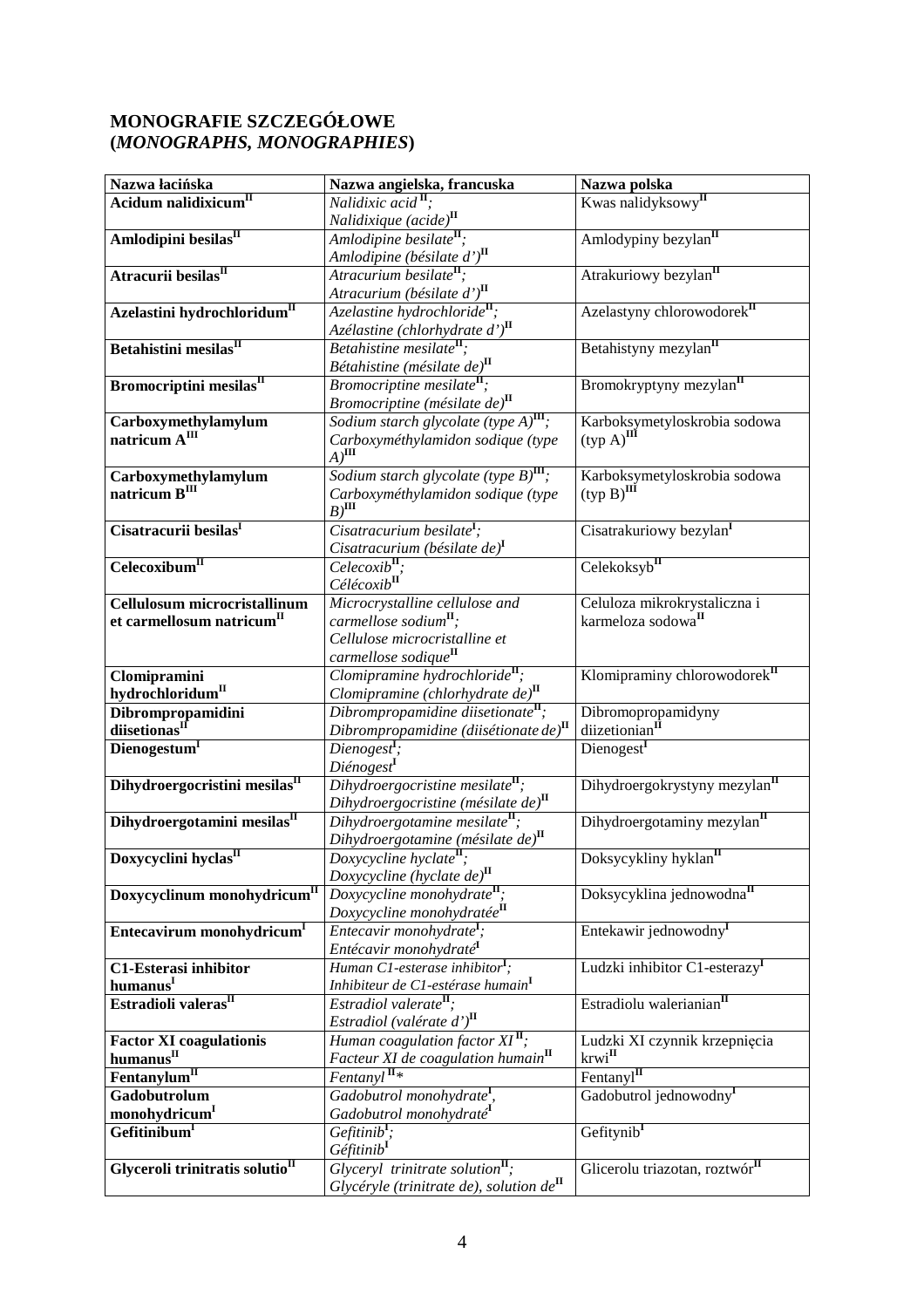| Halothanum <sup>II</sup>                     | $Halothane$ <sup>II</sup> *                                                               | Halotan <sup>II</sup>                       |
|----------------------------------------------|-------------------------------------------------------------------------------------------|---------------------------------------------|
| Hexamidini diisetionas <sup>II</sup>         | Hexamidine diisetionate <sup><math>\mathbf{u}</math></sup> ;                              | Heksamidyny diizetionian <sup>II</sup>      |
|                                              | Hexamidine (diisétionate d') $^{\text{II}}$                                               |                                             |
| Hydrocortisoni acetas <sup>II</sup>          | Hydrocortisone acetate <sup>II</sup> ;                                                    | Hydrokortyzonu octan <sup>II</sup>          |
|                                              | Hydrocortisone (acétate $d^{\prime}$ ) <sup>II</sup>                                      |                                             |
| Hydroxypropylcellulosum                      | Hydroxypropylcellulose, low-                                                              | Hydroksypropyloceluloza                     |
| substitutum humile <sup>I</sup>              | substituted <sup>1</sup> ;                                                                | niskopodstawiona <sup>I</sup>               |
|                                              | Hydroxypropylcellulose faiblement                                                         |                                             |
|                                              | substituée <sup>I</sup>                                                                   |                                             |
| Imatinibi mesilas <sup>II</sup>              | Imatinib mesilate <sup>II</sup> ;                                                         | Imatynibu mezylan <sup>II</sup>             |
|                                              |                                                                                           |                                             |
| Ivermectinum <sup>II</sup>                   | <i>Imatinib</i> ( <i>mésilate d'</i> ) <sup>II</sup><br><i>Ivermectin</i> <sup>II</sup> : | Iwermektyna <sup>II</sup>                   |
|                                              | Ivermectine <sup>II</sup>                                                                 |                                             |
| Meropenemum trihydricum <sup>II</sup>        |                                                                                           | Meropenem trójwodny <sup>II</sup>           |
|                                              | Meropenem trihydrate <sup>II</sup> ;                                                      |                                             |
|                                              | Méropénem trihydraté <sup>II</sup>                                                        |                                             |
| $Meth$ ylprednisolonum $^{\rm II}$           | Methylprednisolone <sup>II</sup> ;                                                        | Metyloprednizolon <sup>II</sup>             |
|                                              | Méthylprednisolone <sup>II</sup>                                                          |                                             |
| Methyltestosteronum <sup>II</sup>            | Methyltestosterone <sup>II</sup> ;                                                        | Metylotestosteron <sup>II</sup>             |
|                                              | Méthyltestostérone <sup>II</sup><br>Midazolam <sup>II</sup> *                             |                                             |
| Midazolamum <sup>II</sup>                    |                                                                                           | Midazolam <sup>II</sup>                     |
| Mitomycinum <sup>II</sup>                    | $Mitomycin$ <sup>II</sup> ;                                                               | Mitomycyna <sup>II</sup>                    |
|                                              | Mitomycine <sup>II</sup>                                                                  |                                             |
| Natrii acetas trihydricus <sup>III</sup>     | Sodium acetate trihydrate <sup>m</sup> ;                                                  | Sodu octan trójwodny <sup>III</sup>         |
|                                              | Sodium (acétate de) trihydraté <sup>III</sup>                                             |                                             |
| Natrii laurilsulfas <sup>II</sup>            | Sodium laurilsulfate <sup>II</sup> ;                                                      | Sodu laurylosiarczanII                      |
|                                              | Sodium (laurilsulfate de) <sup>II</sup>                                                   |                                             |
| Natrii lauroylsarcosinas ad                  | Sodium lauroylsarcosinate for                                                             | Sodu lauroilosarkozynian do                 |
| usum externum <sup>I</sup>                   | external use <sup>I</sup> ,                                                               | użytku zewnętrznego <sup>I</sup>            |
|                                              | Sodium (lauroylsarcosinate de) pour                                                       |                                             |
|                                              | usage externe <sup>1</sup><br>Nimodipine <sup>II</sup> *                                  |                                             |
| Nimodipinum <sup>II</sup>                    |                                                                                           | Nimodypina <sup>II</sup>                    |
| Pefloxacini mesilas dihydricus <sup>II</sup> | Pefloxacin mesilate dihydrate $\mathbf{u}$ ;                                              | Pefloksacyny mezylan dwuwodny <sup>II</sup> |
|                                              | Péfloxacine (mésilate de) dihydraté <sup>II</sup>                                         |                                             |
| Pentamidini diisetionas <sup>II</sup>        | Pentamidine diisetionate <sup>II</sup> ;                                                  | Pentamidyny diizetionian <sup>II</sup>      |
|                                              | Pentamidine (diisétionate de) $^{\text{II}}$                                              |                                             |
| Pergolidi mesilas <sup>II</sup>              | Pergolide mesilate <sup>II</sup> ;                                                        | Pergolidu mezylan <sup>II</sup>             |
|                                              | Pergolide (mésilate de) <sup>II</sup>                                                     |                                             |
| Phentolamini mesilas $^{\text{II}}$          | Phentolamine mesilate <sup>II</sup> ;                                                     | Fentolaminy mezylan <sup>II</sup>           |
|                                              | Phentolamine (mésilate de) $^{\text{II}}$                                                 |                                             |
| Pilocarpini hydrochloridum <sup>II</sup>     | Pilocarpine hydrochloride <sup>II</sup> ;                                                 | Pilokarpiny chlorowodore $k^{\text{II}}$    |
|                                              | Pilocarpine (chlorhydrate de) $^{\text{II}}$                                              |                                             |
| Pilocarpini nitras <sup>II</sup>             | Pilocarpine nitrate <sup>II</sup> ;                                                       | Pilokarpiny azotan <sup>II</sup>            |
|                                              | Pilocarpine (nitrate de) $^{\text{II}}$                                                   |                                             |
| $Poly(alcohol$ vinylicus) <sup>II</sup>      | $Poly(vinv1 \, alcohol)^{\mathbf{II}}$ ;                                                  | Alkohol poliwinylowy <sup>II</sup>          |
|                                              | $Poly(alcool \ will uue)^{II}$                                                            |                                             |
| Pregabalinum <sup>I</sup>                    | Pregabalin <sup>1</sup> ;                                                                 | Pregabalina <sup>I</sup>                    |
|                                              | Prégabaline                                                                               |                                             |
| Rabeprazolum natricum <sup>1</sup>           | Rabeprazole sodium <sup>1</sup> ;                                                         | Rabeprazol sodowy                           |
|                                              | Rabéprazole sodique <sup>l</sup>                                                          |                                             |
| Rabeprazolum natricum                        | Rabeprazole sodium hydrate <sup>1</sup> ;                                                 | Rabeprazol sodowy uwodniony <sup>1</sup>    |
| hydricum <sup>l</sup>                        | Rabéprazole sodique hydraté <sup>I</sup><br>Ramipril <sup>'II</sup> *                     |                                             |
| Ramiprilum <sup>II</sup>                     |                                                                                           | Ramipryl <sup>II</sup>                      |
| Ranitidini hydrochloridum <sup>II</sup>      | Ranitidine hydrochloride <sup>II</sup> ;                                                  | Ranitydyny chlorowodorek <sup>II</sup>      |
|                                              |                                                                                           |                                             |
|                                              | Ranitidine (chlorhydrate de) $^{\text{II}}$                                               |                                             |
| Ropiniroli hydrochloridum <sup>I</sup>       | Ropinirole hydrochloride <sup>I</sup> ;                                                   | Ropinirolu chlorowodorek <sup>I</sup>       |
|                                              | Ropinirole (chlorhydrate de) <sup>I</sup>                                                 |                                             |
| Saccharinum natricum $II$                    | Saccharin sodium <sup>II</sup> ;<br>Saccharine sodique <sup>II</sup>                      | Sacharyna sodowa <sup>II</sup>              |